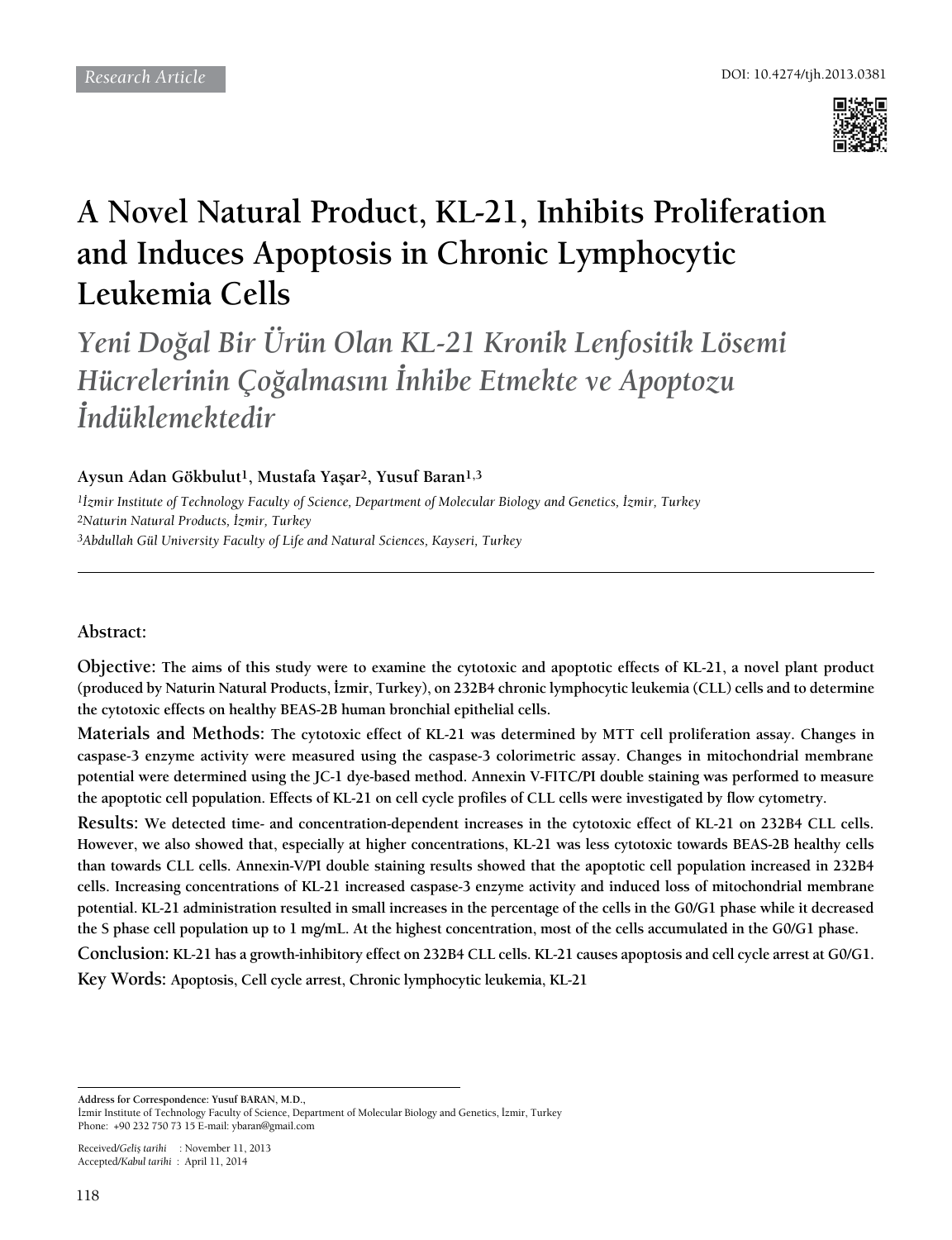# **Özet:**

**Amaç: Bu çalışmanın amacı yeni bitkisel bir ürün olan KL-21'in [Naturin doğal ürünler şirketi (İzmir, Türkiye) tarafından üretilen] 232B4 kronik lenfostik lösemi (KLL) hücreleri üzerindeki sitotoksik ve apoptotik etkilerinin araştırılmasıdır. Ayrıca, KL-21'in BEAS-2B sağlıklı insan bronşial epitelyum hücreleri üzerindeki sitotoksik etkisine de bakılmıştır.**

**Gereç ve Yöntemler: KL-21'in sitotoksik etkisine MTT hücre çoğalma testiyle bakılmıştır. Kaspaz-3 enzim aktivitesindeki ve mitokondri membran potansiyelindeki değişimlere sırasıyla kaspaz-3 kolorimetrik testi ve JC-1 boyasına dayalı bir yöntem kullanılarak bakılmıştır. Apoptotik hücre popülasyonunu belirlemek amacıyla Anneksin 5-FITC/PI ikili boyama yöntemi kullanılmıştır. KL-21'in KLL hücrelerinin hücre siklusu üzerindeki etkilerine akım sitometresi ile bakılmıştır.**

**Bulgular: KL-21'in KLL hücrelerinin çoğalması üzerine etkisi zamana ve doza bağımlı olarak artmıştır. Bununlar beraber, KL-21'in özellikle yüksek konsantrasyonlarda KLL hücreleri ile karşılaştırıldığında BEAS-2B hücreleri üzerinde daha az sitotoksik etki gösterdiği saptanmıştır. Anneksin-5/PI ikili boyaması 232B4 hücrelerinde apoptotik hücre popülasyonunun arttığını göstermiştir. KL-21'in artan konsantrayonları kaspaz-3 enzim aktivitesini arttırmış ve mitokondri membran potansiyelindeki kayıpları indüklemiştir. KL-21 1 mg/ml konsantrasyonuna kadar G0/G1 fazındaki hücrelerin yüzdesinde küçük artışlara ve S fazındaki hücre popülasyonunda ise azalmalara neden olmaktadır. En yüksek konsantrasyonda ise hücrelerin büyük bir çoğunluğu G0/G1 fazında birikmiştir.**

**Sonuç: Elde edilen sonuçlar, KL-21'in 232B4 KLL hücreleri üzerinde büyümeyi inhibe edici bir etkisi olduğunu göstermiştir. Ayrıca, K-21 apoptozu indüklemekte ve G0/G1 fazında hücre siklusunun tutulumuna neden olmaktadır.**

**Anahtar Sözcükler: Apoptoz, Hücre siklusu tutulması, Kronik lenfositik lösemi, KL-21**

#### Introduction

Chronic lymphocytic leukemia (CLL) is a monoclonal disorder characterized by an increase in the number of functionally deficient mature CD5+ B lymphocytes in the blood, bone marrow, lymph nodes, and spleen [1,2]. CLL is most commonly observed in Western countries and affects mainly older individuals [3,4]. The main purposes of CLL treatment are to reduce cancer progression and induce apoptosis while providing quality of life for patients. Treatment approaches for CLL include chemotherapy, radiotherapy, immunotherapy, and bone marrow transplantation (BMT) with high-dose chemotherapy [4,5]. Among these treatment options, purine analogs such as fludarabine and cladribine, alkylating agents like chlorambucil, and alkylating agent/ anthracycline combinations are frequently used [6]. Rituximab, a chimeric anti-CD20 monoclonal antibody, and alemtuzumab, a monoclonal antibody against the CD52 antigen, have received attention in the treatment of CLL due to their increased specificity as compared to chemotherapy [7,8]. BMT has been reported to decrease mortality when it is applied early in the course of the disease [9]. However, BMT, especially allogeneic BMT, is not considered as an appropriate regimen for CLL patients since most CLL patients are older than 55 years [10,11]. Although all the methods used in the treatment of CLL are effective, none of the standard therapies are capable of completely eliminating CLL. On the other hand, these methods have distinct side effects in the

treatment of CLL [5]. Moreover, CLL remains an incurable disease with conventional therapies due to development of relapse or refraction [12]. For these reasons, it is necessary to improve the treatments for relapsed or refractory CLL or to develop new therapeutic agents that are less toxic and more effective for the complete elimination of CLL cells. Use of plant-derived substances such as resveratrol and quercetin has been indicated in several studies for CLL treatment, either alone or in combination with other agents [13,14]. KL-21 is a novel agent of plant origin produced by Naturin Natural Products (İzmir, Turkey) for the treatment of CLL. Ethical committee approved this study. In the present study, we aimed to investigate the possible cytotoxic and apoptotic effects of KL-21 on 232B4 CLL cells.

#### Materials and Methods

## **Cell Lines and Culture Conditions and Chemicals**

Human 232B4 CLL cells were kindly provided by Prof. Dr. Ander Rosen from Linköping University, Sweden. Healthy human BEAS-2B epithelial cells were obtained from Assist. Prof. Dr. Ali Çağır from İzmir Institute of Technology and were used as a positive control. The cells were grown and maintained in RPMI-1640 medium containing 10% fetal bovine serum and 1% penicillin-streptomycin at 37 °C in 5% CO<sub>2</sub>. A 10 mg/mL stock solution of KL-21 was prepared in DMSO and stored at -20 °C. The final concentration of DMSO did not exceed more than 0.1% in culture. KL-21 is a novel plant extract containing extracts from 21 plant species in different amounts. KL-21 is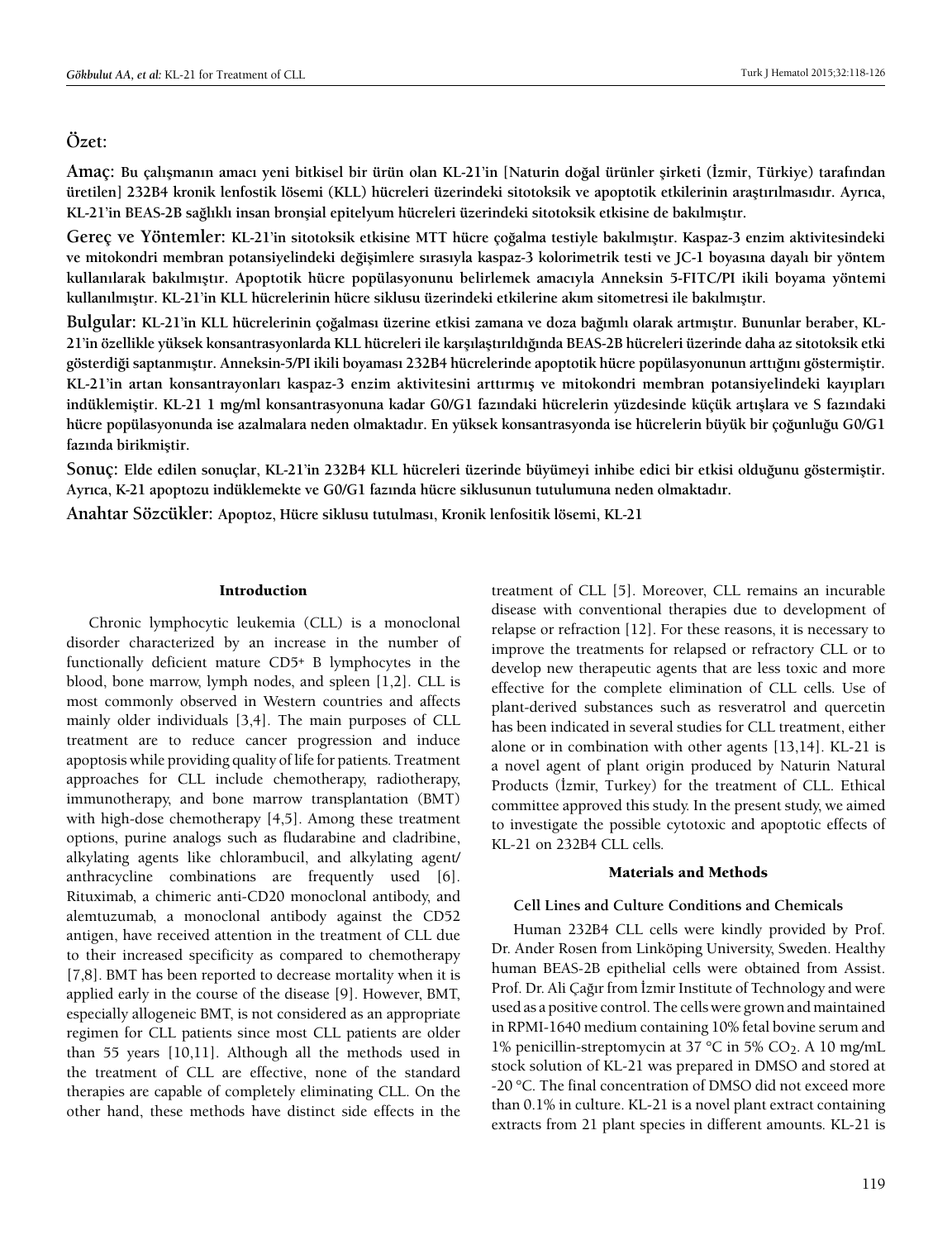a mixture of *Achillea millefolium* (8.47%), *Juniperus communis* (7.62%), *Thymus vulgaris* (6.78%), *Peganum harmala* (6.78%), *Curcuma longa* (6.78%), *Silybum marianum* (6.78%), *Urtica dioica* (6.77%), *Equisetum arvense* (5.93%), *Lavandula stoechas* (5.93%), *Zingiber officinale* (5.08%), *Fumaria officinalis* (4.24%), *Taraxacum officinale* (4.24%), *Rosmarinus officinalis*  (4.23%), *Nigella sativa* (4.23%), *Cichorium endivia* (3.39%), *Viscum album* (2.54%), *Solidago virgaurea* (2.54%), *Hypericum perforatum* (2.54%), *Acorus calamus* (1.69%), *Valeriana officinalis* (1.69%), and *Melissa officinalis* (1.69%).

### **Measurement of Cell Growth by MTT Assay**

Antiproliferative effects of KL-21 were determined by the MTT cell proliferation assay as described. The IC50 value (the drug concentration that inhibits cell growth by 50%) of KL-21 was calculated according to cell proliferation plots [15].

## **Annexin-V/PI Double Staining**

We determined the translocation of phosphatidylserine from the inner membrane to the outer cell membrane in order to examine the apoptotic effects of KL-21 on CLL cells. Initially, 1x106 cells were treated with increasing concentrations of KL-21 (0.001 to 1 mg/mL) for 48 h. After incubation, the cells were washed twice with cold phosphate buffered saline (PBS) and then homogenized with 1 mL of 1X binding buffer, and then 100 µL of this solution was added into glass tubes. Next, 5 µL of FITC annexin V and 5 µL of propidium iodide (PI) were added to the cell solutions. These samples were vortexed gently and then incubated for 15 min at room temperature in the dark. Afterwards, 400 µL of 1X binding buffer was added to each tube, and samples were analyzed by flow cytometry (BD FACSCanto Flow Cytometer, Belgium) within 1 h.

# **Analysis of the Changes in Mitochondrial Membrane Potential**

We examined the loss of mitochondrial membrane potential (MMP) in response to KL-21 in 232B4 cells with the JC-1 Mitochondrial Membrane Potential Detection Kit (Cayman Chemicals, USA). Briefly, the cells (1x106 cells/2 mL), induced to undergo apoptosis, were collected by centrifugation at 180 x g for 10 min. Supernatants were removed and pellets were homogenized with 300 µL of medium, and then 30 µL of JC-1 dye was added to the cells and the cells were incubated at 37 °C in 5%  $CO<sub>2</sub>$  for 30 min. They were centrifuged at 400 x g for 5 min, supernatants were removed, and 200 µL of assay buffer was added to the pellets and vortexed. This step was then repeated. Afterwards, all pellets were homogenized with 320 µL of assay buffer and 100 µL from each sample was added to a 96-well plate as triplicates. In healthy cells, the aggregate red form has absorption/emission maxima of 560/595 nm, whereas in apoptotic cells, the monomeric green form has absorption/emission maxima of 485/535 nm. The plate was read in these wavelengths with a fluorescence ELISA

reader (Thermo Varioskan Spectrum, Finland). The ratio of fluorescent intensity of JC-1 monomers to fluorescent intensity of JC-1 aggregates was calculated for each concentration as well as the untreated control sample. Relative changes in cytoplasmic/mitochondrial JC-1 were then determined [16].

# **Analysis of Caspase-3 Activity**

Changes in caspase-3 activity of the cells were examined with a caspase-3 colorimetric assay kit (BioVision Research Products, USA). In short, the cells (1x106 cells/2 mL/well), induced to undergo apoptosis by KL-21, were collected by centrifugation at 180 x g for 10 min. The cells were lysed by adding 50 µL of chilled Cell Lysis Buffer and incubated on ice for 10 min before centrifugation at 10,000 x g for 1 min. Supernatants were transferred to new Eppendorf tubes, and the reaction mixture was prepared in 96-well plates by adding 50 µL of 2X reaction buffer (containing 10 mM DTT), 50 µL of sample, and 5 µL of DEVD-pNA substrate and was incubated for 2 h at 37 °C in a  $CO_2$  incubator. At the end of this period, the plate was read under 405 nm wavelengths with an ELISA reader. The absorbance values were normalized to protein concentrations determined by the Bradford assay.

# **Cell Cycle Analysis**

This technique is based on the determination of amounts of dsDNA by using PI and flow cytometry. Briefly, 1x106 cells/2 mL were treated with increasing concentrations of KL-21 for 48 h. After the incubation period, cells were collected by centrifugation at 260 x g for 10 min. Supernatants were removed and pellets were homogenized with 1 mL of cold PBS, and then the samples were put on ice. Afterwards, while the cells were slightly vortexed, 4 mL of cold ethanol was added to these cells, and then the mixture was put on ice. Cells fixed by this method were incubated overnight at -20 °C for analysis. The next day, the cells were centrifuged at 260 x g for 10 min, and supernatants were completely removed from the pellets. Pellets were homogenized with 1 mL of cold PBS and were centrifuged again at 260 x g for 10 min. Afterwards, cell pellets were homogenized with 1 mL of PBS containing 0.1% Triton X-100; 100 µL of RNase A (200 µg/mL) was then added to these cells and the mixture was incubated at 37 °C for 30 min. After this incubation period, 100 µL of PI (1 mg/ mL) was added to the cells. These cells were incubated at room temperature for 15 min and were then analyzed by flow cytometry.

# **Statistical Analysis**

Statistical significance was determined via GraphPad Prism 6.0 software using 1-way analysis of variance (ANOVA) for MTT analyses and 2-way ANOVA for annexin V, MMP, caspase-3 activity and cell cycle analyses. P<0.05 was considered to be significant. MTT, annexin V, MMP, caspase-3, and cell cycle analysis results were shown as the means of 3 independent experiments (N).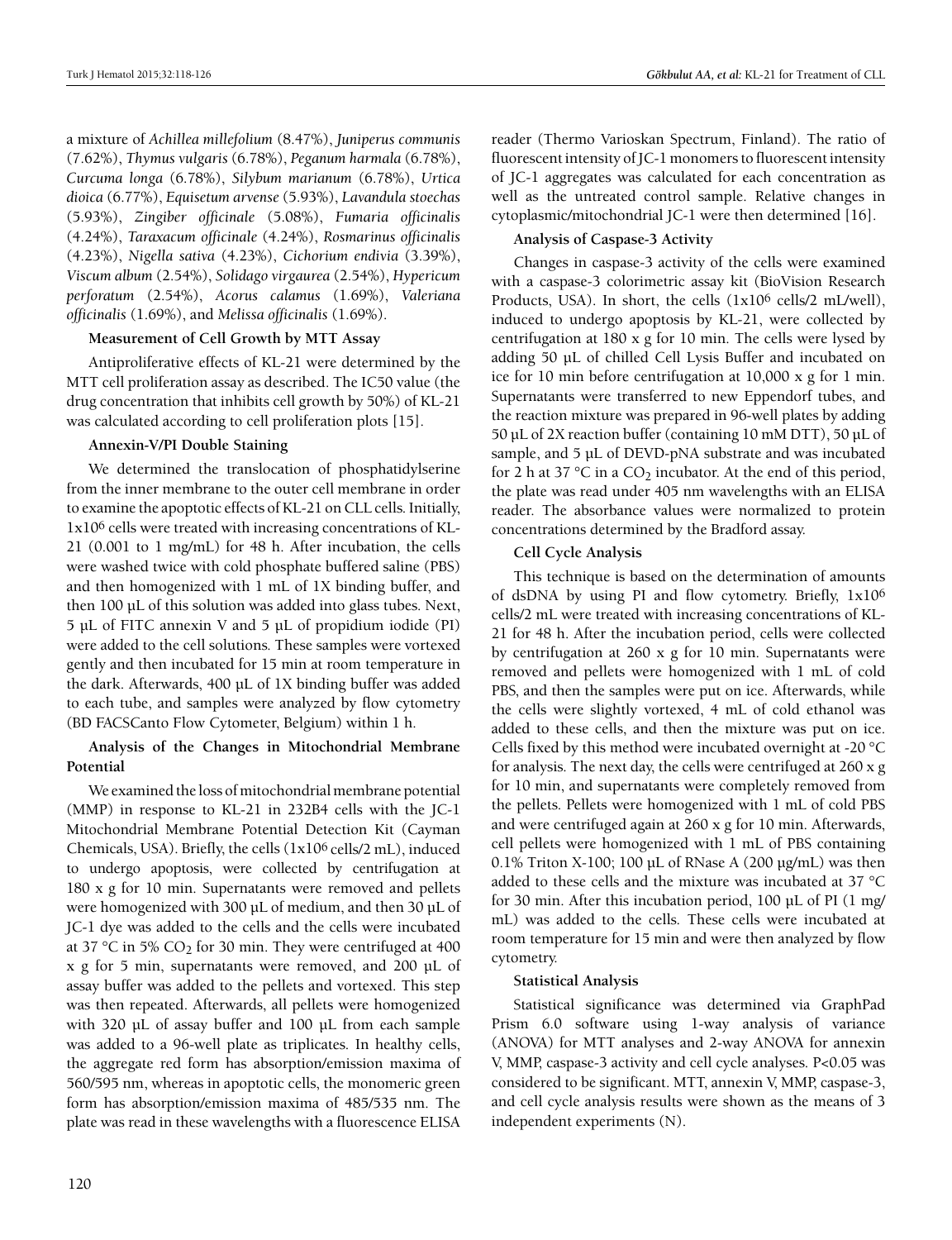#### Results

## **Cytotoxic Effects of KL-21 on 232B4 CLL and BEAS-2B Epithelial Cells**

There were decreases in the viability/proliferation of 232B4 CLL cells in a dose- and time-dependent manner (Figure 1A), while KL-21 had very little or no effect on the viability of BEAS-2B healthy cells at up to 0.1 mg/mL (Figure 1B). Although KL-21 was cytotoxic toward healthy control cells at higher concentrations (0.5 and 1 mg/mL), more than 20% of cells were alive at indicated time points. IC50 values of KL-21 for 232B4 cells at 24, 48, and 72 h were calculated from cell proliferation plots and were found to be 0.2, 0.1, and 0.08 mg/mL, respectively. On the other hand, IC50 values of KL-21 for BEAS-2B cells were found to remain at about 0.4 mg/mL at each time point. These findings indicated that CLL cells are more susceptible than BEAS-2B cells to the growth inhibitory effects of KL-21.

## **KL-21 Induced Apoptosis in a Dose-Dependent Manner in 232B4 Cells**

The percentage of the apoptotic cell population (late apoptotic plus early apoptotic) of 232B4 cells was determined by flow cytometry. There were 1.16-, 1.23-, 1.28-, 1.77-, and 3.23-fold increases in percentage of apoptotic cells treated



**Figure 1.** Cytotoxic effects of KL-21 on human 232B4 CLL cells (A) and BEAS-2B healthy cells (B) with statistical analysis. The IC50 value of KL-21 was calculated from cell proliferation plots. The results are the means of 3 independent experiments. The error bars represent the standard deviations. Statistical significance was determined using 1-way analysis of variance and p<0.05 was considered to be significant.

with 0.001, 0.01, 0.05, 0.1, and 1 mg/mL KL-21, respectively, when compared to untreated controls, as shown in Figures 2A and 2B. The data showed that KL-21 triggers apoptosis in a dose-dependent manner.

# **KL-21 Induced Loss of Mitochondrial Membrane Potential in 232B4 Cells**

There were 1.31-, 1.45-, 3.6-, 4.12-, and 14.4-fold increases in loss of MMP in 232B4 cells treated with 0.001, 0.01, 0.05, 0.1, and 1 mg/mL KL-21, respectively, as compared to untreated control cells (Figure 3).

## **KL-21 Increased Caspase-3 Activity in 232B4 CLL Cells**

There were 1.02-, 1.03-, 1.23-, 1.52-, and 2.12-fold increases in caspase-3 enzyme activity in response to 0.001, 0.01, 0.05, 0.1, and 1 mg/mL KL-21, respectively, as compared to untreated controls (Figure 4).

#### **KL-21 Induced G0/G1 Arrest in 232B4 Cells**

In order to determine the possible mechanism of antiproliferative activity of KL-21, cell cycle progression of



**Figure 2.** Evaluation of apoptosis in 232B4 cells induced by KL-21. The percentage of cells undergoing early and late apoptosis in a dose-dependent manner as compared to the control and flow cytometry analysis via annexin V-FITC/PI staining is shown (A and B). Cells in the lower right quadrant are annexin-positive/PI-negative early apoptotic cells. The cells in the upper right quadrant are annexin-positive/PIpositive late apoptotic cells. The percentage of cells annexin V-positive, PI-positive, or double positive for both annexin V and PI is indicated. The results are the means of 3 independent experiments.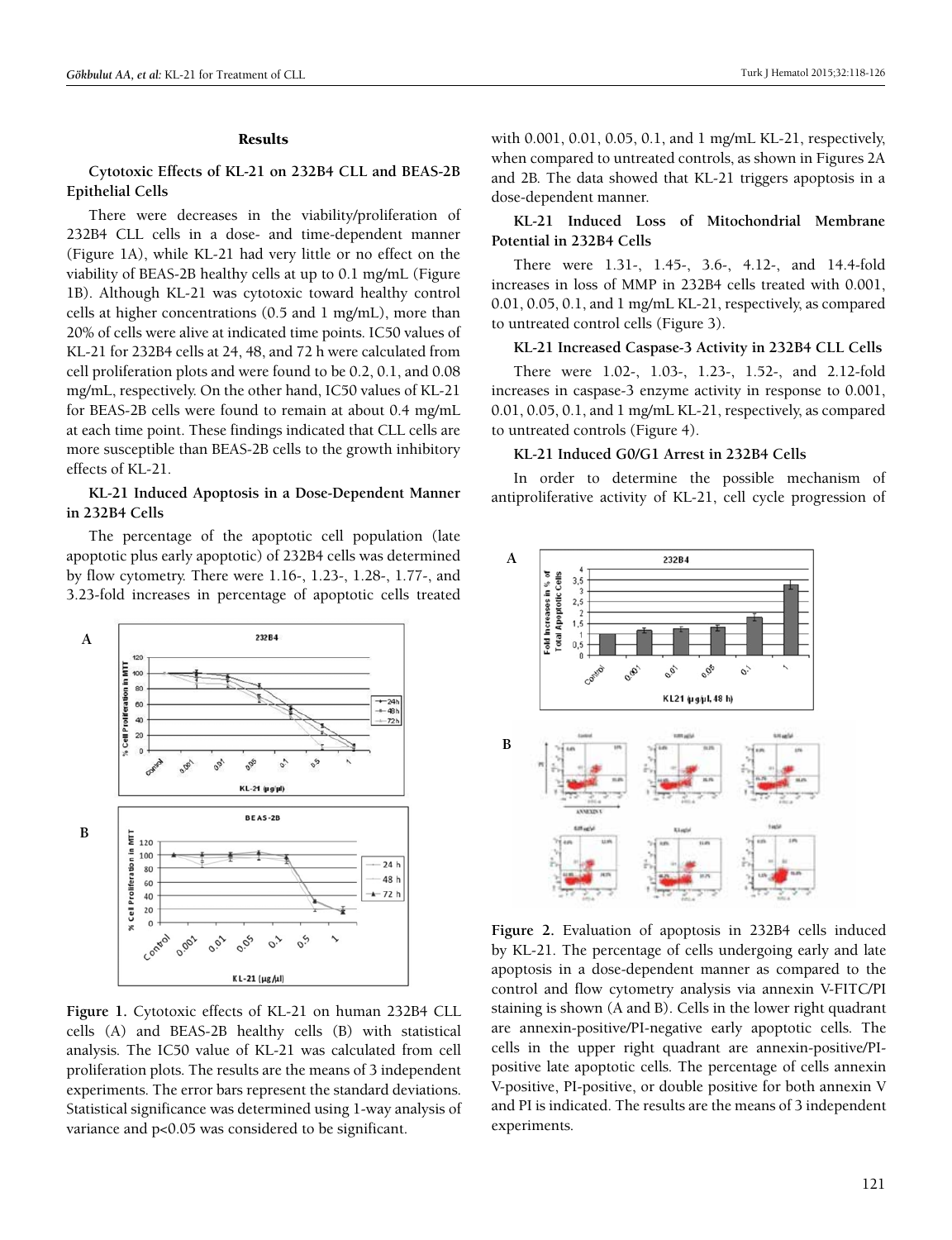232B4 cells was examined by flow cytometry in the presence of DNase-free RNase and PI dye. As summarized in Figures 5A and 5B, treatment of 232B4 cells with KL-21 resulted in small increases in the percentage of cells in the G0/G1 phase at 0.001 to 0.1 mg/mL, but there was a significant increase in response to 1 mg/mL KL-21.

#### Discussion

CLL is an adult leukemia characterized by accumulation of malignant B cells in several parts of the body. Despite the presence of many therapeutic regimens, CLL is still an incurable disorder [2]. CLL can be effectively treated with various agents; however, these strategies have their own side effects and some patients have limited therapeutic options [5,17]. Therefore, there is a need to discover novel drugs or agents for CLL treatment.



**Figure 3.** Percent changes in cytoplasmic/mitochondrial JC-1 in CLL cells treated with increasing concentrations of KL-21. The results are the means of 3 independent experiments. The error bars represent the standard deviations. Statistical significance was determined using 2-way analysis of variance and p<0.05 was considered to be significant.



**Figure 4.** Changes in caspase-3 enzyme activity in response to KL-21. The results are the means of 3 independent experiments. The error bars represent the standard deviations. Statistical significance was determined using 2-way analysis of variance and p<0.05 was considered to be significant.

We conducted this study to examine the cytotoxic and apoptotic effects of KL-21, a novel plant-derived product, on 232B4 CLL cells. KL-21 decreased proliferation of 232B4 CLL cells in a dose- and time-dependent manner. Moreover, we found that KL-21 did not have an antiproliferative effect on BEAS-2B cells at concentrations between 0.001 and 0.1 mg/ mL. Although KL-21 was cytotoxic towards healthy cells, CLL cells were more susceptible to the cytotoxic effects of 0.5 and 1 mg/mL KL-21. On the other hand, annexin-V/PI double staining showed dose-dependent increases in the apoptotic cell population in response to KL-21 when compared to untreated controls. To elucidate the molecular mechanism of KL-21 induced apoptosis in CLL cells, we first checked the effect of KL-21 on MMP. The results revealed that KL-21 caused loss of MMP in a dose-dependent manner. In the literature, it is very well established that alterations in the structure and function of mitochondria play an important role in caspase-dependent apoptosis. Caspase-3, the executioner caspase, functions in the last step of caspase-mediated apoptosis. Therefore, we next checked the activation of caspase-3 enzyme in KL-21-treated 232B4 cells. Our data demonstrated that KL-21 increased caspase-3 activity in a dose-dependent manner when compared to untreated controls. Taken together, we can conclude that KL-21 induces apoptosis in 232B4 cells through the loss of MMP and caspase-3 activation. We also investigated



**Figure 5.** Effect of KL-21 on cell cycle progression. The percentage of cells in cell cycle phases are shown in the graph (A) and in quadrants (B). The results represent 3 independent experiments. Statistical significance was determined using 2-way analysis of variance and p<0.05 was considered to be significant.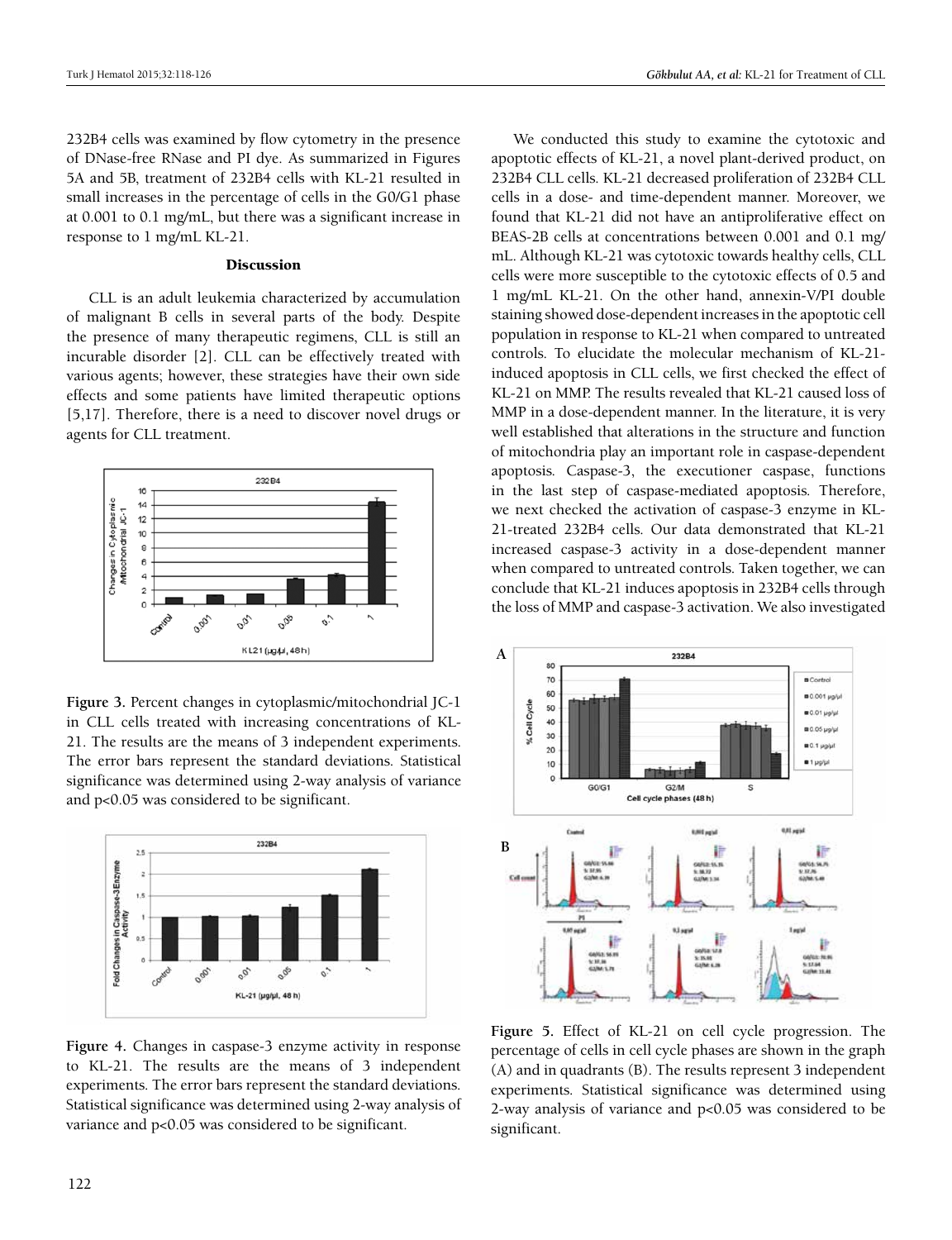| <b>Plant Name</b>         | Traditional and/or Medicinal Use                                                     | Active Constituents of the Plant                                 | References |
|---------------------------|--------------------------------------------------------------------------------------|------------------------------------------------------------------|------------|
| Achillea millefolium      | Breast and liver cancer, hardness of uterus, warts                                   | Flavonoids, sesquiterpenoids                                     | $[21]$     |
| Urtica dioica             | Diabetes, rheumatism, eczema, anemia, hair loss,<br>prostatic hyperplasia            | Steroids, terpenoids, flavonol<br>glycosides                     | $[22]$     |
| Equisetum arvense         | Bleeding from the intestine or hemorrhoids,<br>growth-inhibitory effects on melanoma | Alkaloids, flavonoids, phenolics,<br>tannin                      | [23, 24]   |
| Thymus vulgaris           | Respiratory and gastrointestinal diseases                                            | Mono- and diterpenoids, flavonoids,<br>biphenyl compounds        | $[25]$     |
| Viscum album              | Used as complementary medicine for solid<br>tumors                                   | Mistletoe lectins, viscotoxins,<br>flavonoids, triterpene acids  | [26, 27]   |
| Acorus calamus            | Epilepsy, chronic diarrhea, dysentery, abdominal<br>tumors                           | Sesquiterpenes and their alcohols,<br>flavonoids, choline        | $[28]$     |
| Solidago virgaurea        | Urinary tract, nephrolithiasis, prostate cancer                                      | Saponins, α-tocopherol quinone,<br>trans-phytol                  | [29, 30]   |
| Silybum marianum          | Diabetes mellitus,<br>hepatic disorders                                              | Silibinin, silymarin                                             | [31, 32]   |
| Curcuma longa             | Cough, diabetic wounds, hepatic disorders,<br>rheumatism, sinusitis, anticarcinogen  | Curcumin [polyphenol], an<br>essential oil                       | $[33]$     |
| Rosmarinus officinalis    | Renal colic, dysmenorrhea, respiratory disorders                                     | Rosmarinic acid, caffeic<br>acid, rosmanol, different diterpenes | $[34]$     |
| Lavandula stoechas        | Colic and chest affections, nervous headache,<br>biliousness, wound healing          | Essential oils                                                   | $[35]$     |
| Fumaria officinalis       | Hepatobiliary diseases                                                               | Phenolics, alkaloids                                             | [36, 37]   |
| Taraxacum officinale      | Breast, uterine, lung tumors; hepatitis, digestive<br>diseases                       | Luteolin, luteolin-7-glucoside                                   | [38, 39]   |
| Cichorium endivia         | Liver diseases                                                                       | Kaempferol, kaempferol-<br>3-O-β-D-glucoside, sesquiterpenes     | $[40]$     |
| Zingiber officinale       | Arthritis, migraine, diabetes, nausea                                                | Gingerols, sesquiterpenes                                        | $[41]$     |
| Peganum harmala           | Skin, subcutaneous tumors                                                            | Alkaloids [harmine, harmaline,<br>harman]                        | [42, 43]   |
| Juniperus communis        | Dyspepsia, bladder and kidney diseases                                               | Terpinen-4-ol, sesquiterpenes                                    | $[44]$     |
| Nigella sativa            | Asthma, diarrhea, dyslipidemia                                                       | Thymoquinone, alkaloids, saponin                                 | $[45]$     |
| Hypericum perfora-<br>tum | Skin wounds, eczema, burns, depression                                               | Hypericins, hyperforins, şavonoids                               | $[46]$     |
| Valeriana officinalis     | Insomnia                                                                             | Valepotriates, monoterpenes, sesqui-<br>terpenes                 | $[47]$     |
| Melissa officinalis       | Used as a mild sedative, spasmolytic,<br>antibacterial agent                         | Eugenol, tannin, terpenes                                        | $[48]$     |

**Table 1.** Botanical data of plant species included in KL-21.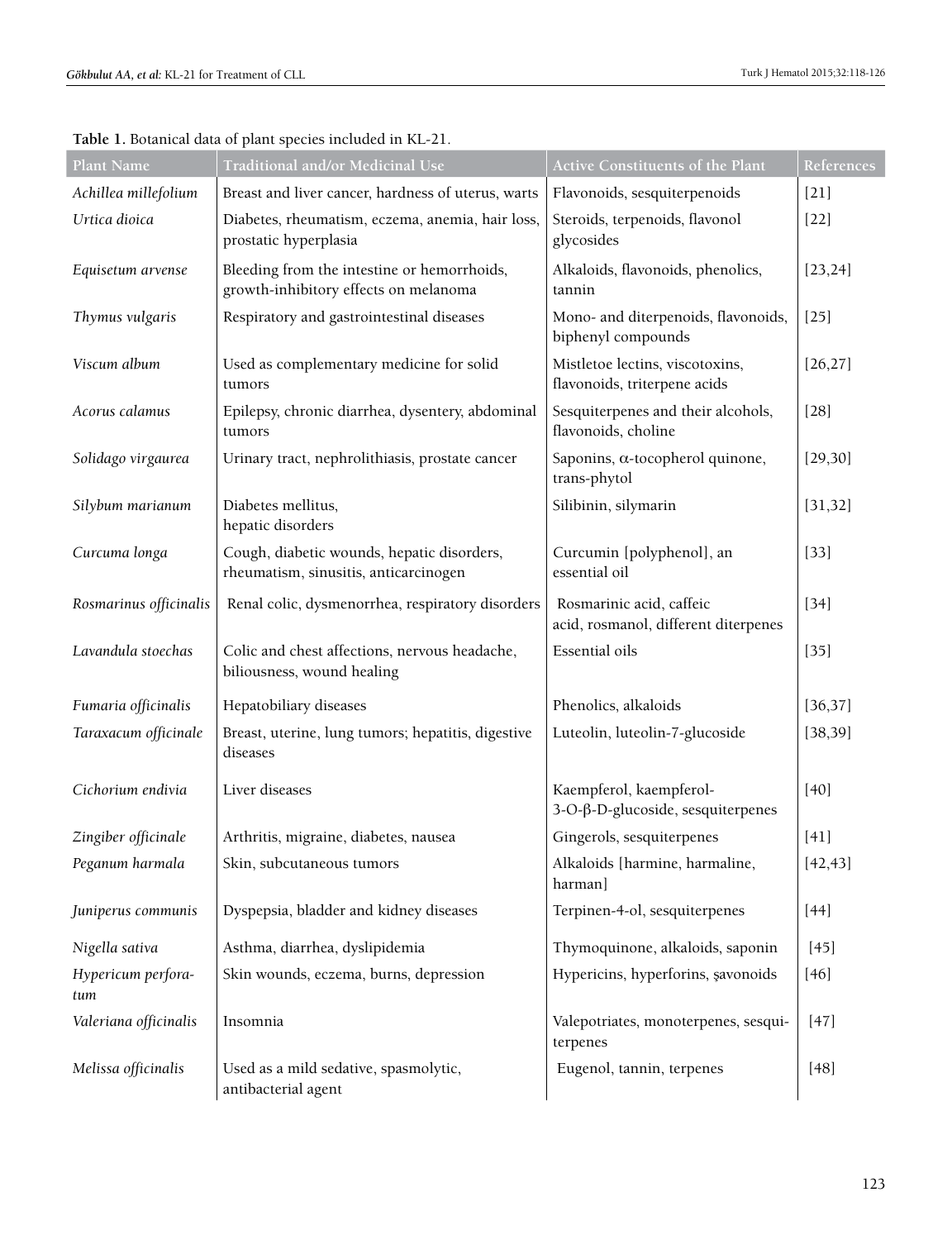the cytostatic property of KL-21 on CLL cells and observed that the treatment of CLL cells with KL-21 resulted in G0/ G1 phase arrest of cell cycle progression, especially at high concentrations. Cells may either undergo repair or enter the apoptotic pathway following the G1 phase of the cell cycle to eliminate mutated or neoplastic cells. In the present study, we observed that CLL cells undergo significant apoptosis in response to KL-21 treatment. Therefore, it can be concluded that, in addition to the mitochondrial pathway of apoptosis, G1 phase arrest may be another mechanism of apoptosis in these cells, especially at high concentrations of KL-21.

By our group and some other groups it was reported that many plant-derived products have been shown to induce apoptosis in CLL cells. Honokiol, a plant product, triggers apoptosis in CLL cells via activation of caspase-3, -8, and -9, and apoptosis was further evaluated by annexin-V/PI double staining [18]. Gokbulut et al. showed that resveratrol and quercetin might block CLL growth by inducing apoptosis and cell cycle arrest [19]. The growth inhibition and induction of apoptosis in CLL cells treated with flavopiridol, which is isolated from the Indian plant *Dysoxylum binectariferum*, has been related to the downregulation of Bcl-2 [20].

KL-21 is a novel plant extract that is the herbal combination of 21 plant species at different percentages as described above. These plant species have been widely used in traditional medicine all over the world for the treatment of different diseases and some types of cancer. Most of them possess antiinflammatory, antiviral, antibacterial, antioxidant, and anticarcinogenic properties. Detailed information about the ingredients of KL-21 and their use in medicine is given in Table 1. As summarized in Table 1, terpenoids, flavonoids, and their derivatives are the main effective components of KL-21, similar to several plant-derived medicinal extracts. The main mechanisms of flavonoids include induction of apoptosis, cell cycle arrest, and inhibition of angiogenesis [49]. Terpenoids possess anticarcinogenic activities and their mechanisms of action include inhibition of NF-κB signaling, induction of apoptosis, and cell cycle arrest [50,51]. Other ingredients are generally plant-specific and their effects have been explained in several studies. For instance, the antitumor activity of hypericin from *Hypericum perforatum* has been shown to be related to the release of cytochrome c, activation of caspase-3, and partial inhibition of protein kinase C [52,53]. In conclusion, we demonstrated that KL-21 has growthinhibitory effects on 232B4 CLL cells. KL-21 causes apoptosis and cell cycle arrest at G0/G1. While the complete mechanism of apoptosis needs to be elucidated, we have shown that KL-21 induced apoptosis by the mitochondrial/caspase-3-dependent pathway and the inhibition of cell cycle progression through the G0/G1 phase. Therefore, given its active plant constituents, the results of this study suggest that KL-21 could be a novel promising natural agent for the treatment of CLL.

#### **Acknowledgments**

We thank Prof. Dr. Anne Frary for critically reviewing the manuscript and the staff of the Biotechnology and Bioengineering Center of İzmir Institute of Technology for their help and technical support.

#### **Conflict of Interest Statement**

Dr. Yusuf Baran was on the advisory board of Naturin Natural Products from 15.09.2011 to 15.01.2012. He designed and conducted the experiments for the examination of effects of natural products on cancer and healthy cells.

## References

- 1. Chiorazzi N, Ferrarini M. B cell chronic lymphocytic leukemia: lessons learned from studies of the B cell antigen receptor. Annu Rev Immunol 2003;21:841-894.
- 2. Caligaris-Cappio F, Ghia P. Novel insights in chronic lymphocytic leukemia: are we getting closer to understanding the pathogenesis of the disease? J Clin Oncol 2008;26:4497- 4503.
- 3. Rozman C, Montserrat E. Chronic lymphocytic leukemia. N Engl J Med 1995;333:1052-1057.
- 4. Veliz M, Pinilla-Ibarz J. Role of ofatumumab in treatment of chronic lymphocytic leukemia. J Blood Med 2011;2:71-77.
- 5. Byrd JC, Stilgenbauer S, Flinn IW. Chronic lymphocytic leukemia. Hematology 2004;2004:163-183.
- 6. Flinn IW, Grever MR. Chronic lymphocytic leukemia. Cancer Treat Rev 1996;96:1-13.
- 7. Hainsworth JD, Litchy S, Barton JH, Houston GA, Hermann RC, Bradof JE, Greco FA; Minnie Pearl Cancer Research Network. Single-agent rituximab as first-line and maintenance treatment for patients with chronic lymphocytic leukemia or small lymphocytic lymphoma: a phase II trial of the Minnie Pearl Cancer Research Network. J Clin Oncol 2003;21:1746- 1751.
- 8. O'Brien SM, Kantarjian HM, Thomas DA, Cortes J, Giles FJ, Wierda WG, Koller CA, Ferrajoli A, Browning M, Lerner S, Albitar M, Keating MJ. Alemtuzumab as treatment for residual disease after chemotherapy in patients with chronic lymphocytic leukemia. Cancer 2003;98:2657-2663.
- 9. Dreger P, Montserrat E. Autologous and allogeneic stem cell transplantation for chronic lymphocytic leukemia. Leukemia 2002;16:985-992.
- 10. Esteve J, Villamor N, Colomer D, Cervantes F, Campo E, Carreras E, Montserrat E. Stem cell transplantation for chronic lymphocytic leukemia: different outcome after autologous and allogeneic transplantation and correlation with minimal residual disease status. Leukemia 2001;5:445-451.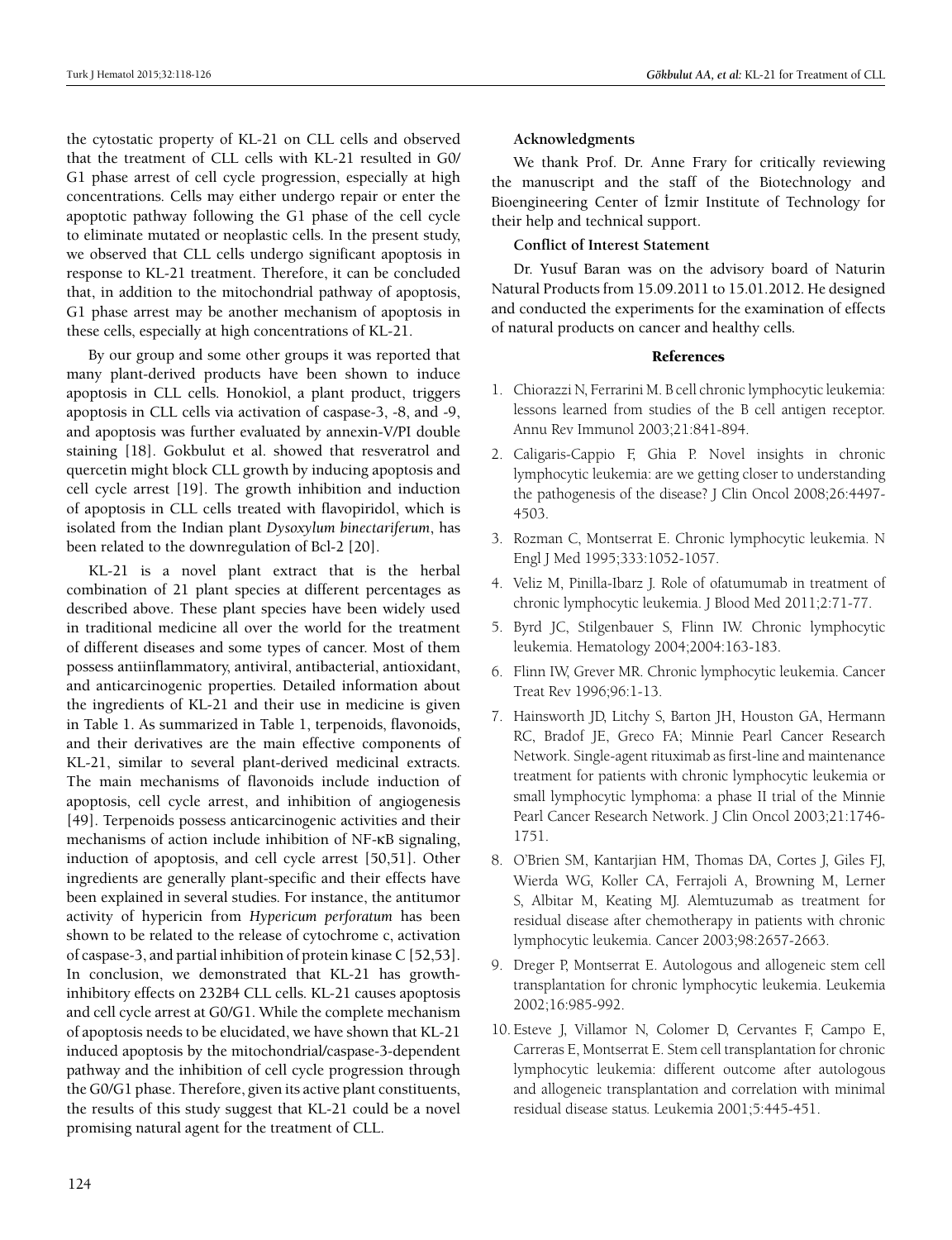- 11. Berdeja JG, Jones RJ, Zahurak ML, Piantadosi S, Abrams RA, Borowitz MJ, Vogelsang GB, Noga SJ, Ambinder RF, Flinn IW. Allogeneic bone marrow transplantation in patients with sensitive low-grade lymphoma or mantle cell lymphoma. Biol Blood Marrow Transplant 2001;7:561-567.
- 12. Veliz M, Pinilla-Ibarz J. Treatment of relapsed or refractory chronic lymphocytic leukemia. Cancer Control 2012;19:37- 53.
- 13. Podhorecka M, Halicka D, Klimek P, Kowal M, Chocholska S, Dmoszynska A. Resveratrol increases rate of apoptosis caused by purine analogues in malignant lymphocytes of chronic lymphocytic leukemia. Ann Hematol 2011;90:173-183.
- 14. Russo M, Spagnuolo C, Volpe S, Mupo A, Tedesco I, Russo GL. Quercetin induced apoptosis in association with death receptors and fludarabine in cells isolated from chronic lymphocytic leukaemia patients. Br J Cancer 2010;103:642- 648.
- 15. Baran Y, Bielawski J, Gunduz U, Ogretmen B. Targeting glucosylceramide synthase sensitizes imatinib-resistant chronic myeloid leukemia cells via endogenous ceramide accumulation. J Cancer Res Clin Oncol 2011;137:1535-1544.
- 16. Avcı ÇB, Gündüz C, Baran Y, Şahin F, Yılmaz S, Dogan ZO, Saydam G. Caffeic acid phenethyl ester triggers apoptosis through induction of loss of mitochondrial membrane potential in CCRF-CEM cells. J Cancer Res Clin Oncol 2011;137:41-47.
- 17. Brown JR. The treatment of relapsed refractory chronic lymphocytic leukemia. Hematology Am Soc Hematol Educ Program 2011;2011:110-118.
- 18. Battle TE, Arbiser J, Frank DA. The natural product honokiol induces caspase-dependent apoptosis in B-cell chronic lymphocytic leukemia (B-CLL) cells. Blood 2005;106:690- 697.
- 19.Gokbulut AA, Apohan E, Baran Y. Resveratrol and quercetininduced apoptosis of human 232B4 chronic lymphocytic leukemia cells by activation of caspase-3 and cell cycle arrest. Hematology 2013;18:144-150.
- 20.König A, Schwartz GK, Mohammad RM, Al-Katib R, Gabrilove JL. The novel cyclin-dependent kinase inhibitor flavopiridol downregulates Bcl-2 and induces growth arrest and apoptosis in chronic B-cell leukemia lines. Blood 1997;90:4307-4312.
- 21.Csupor-Löffler B, Hajdú Z, Zupkó I, Réthy B, Falkay G, Forgo P, Hohmann J. Antiproliferative effect of flavonoids and sesquiterpenoids from *Achillea millefolium* s.l. on cultured human tumour cell lines. Phytother Res 2009;23:672-676.
- 22. Akbay P, Basaran AA , Undeger U, Basaran N. In vitro immunomodulatory activity of flavonoid glycosides from *Urtica dioica* L. Phytother Res 2003;17:34-37.
- 23. Yoshinobu Y. Antitumor activity of crude protein extracted from *Equisetum arvense* LINN'E. Journal of Analytical Bio-Science 1992;22:421-424.
- 24. Asgarpanah J, Roohi E. Phytochemistry and pharmacological properties of *Equisetum arvense* L. J Med Plants Res 2012;6:3689-3693.
- 25.Jimenez-Arellanes A, Martinez R, García R, Leon-Diaz R, Luna-Herrera J, Molina-Salinas G, Said-Fernández S. *Thymus vulgaris* as a potencial source of antituberculous compounds. Pharmacologyonline 2006;3:569-574.
- 26.Kienle G. Influence of *Viscum album* L (European mistletoe) extracts on quality of life in cancer patients: a systematic review of controlled clinical studies. Integr Cancer Ther 2010;9:142-157.
- 27. Sabova L, Pilátová M, Szilagyi K, Sabo R, Mojzis J. Cytotoxic effect of mistletoe (*Viscum album* L.) extract on Jurkat cells and its interaction with doxorubicin. Phytother Res 2010;24:365- 368.
- 28. Singh R, Sharma PK, Malviya R. Pharmacological properties and ayurvedic value of Indian buch plant (*Acorus calamus*): a short review. Advances in Biological Research 2011;5:145-154.
- 29.Demir H, Açık L, Bali EB, Koç LY, Kaynak G. Antioxidant and antimicrobial activities of *Solidago virgaurea* extracts. Afr J Biotechnol 2009;8:274-279.
- 30.Gross SC, Goodarzi G, Watabe M, Bandyopadhyay S, Pai SK, Watabe K. Antineoplastic activity of *Solidago virgaurea* on prostatic tumor cells in an SCID mouse model. Nutr Cancer 2002;43:76-81.
- 31.Davis-Searles PR, Nakanishi Y, Kim NC, Graf TN, Oberlies NH, Wani MC, Wall ME, Agarwal R, Kroll DJ. Milk thistle and prostate cancer: differential effects of pure flavonolignans from *Silybum marianum* on antiproliferative end points in human prostate carcinoma cells. Cancer Res 2005;65:4448- 4457.
- 32. Huseini HF, Larijani B, Heshmat R, Fakhrzadeh H, Radjabipour B, Toliat T, Raza M. The efficacy of *Silybum marianum* (L.) Gaertn. (silymarin) in the treatment of type II diabetes: a randomized, double-blind, placebo-controlled, clinical trial. Phytother Res 2006;20:1036-1039.
- 33.Chattopadhyay I, Biswas K, Bandyopadhyay U, Banerjee RK. Turmeric and curcumin: biological actions and medicinal applications. Curr Sci India 2004;87:44-53.
- 34. Al-Sereitia MR, Abu-Amerb KM, Sena P. Pharmacology of rosemary (*Rosmarinus officinalis* Linn.) and its therapeutic potentials. Indian J Exp Biol 1999;37:124-131.
- 35.Gören AC, Topçu G, Bilsel G, Bilsel M, Aydoğmus Z, Pezzuto JM. The chemical constituents and biological activity of essential oil of *Lavandula stoechas* ssp. *stoechas*. Z Naturforsch 2002;57c:797-800.
- 36. Neves JM, Matos C, Moutinho C, Queiroz E, Gomes LR. Ethnopharmacological notes about ancient uses of medicinal plants in Tras-os-Montes (northern of Portugal). J Ethnopharmacol 2009;124:270-283.